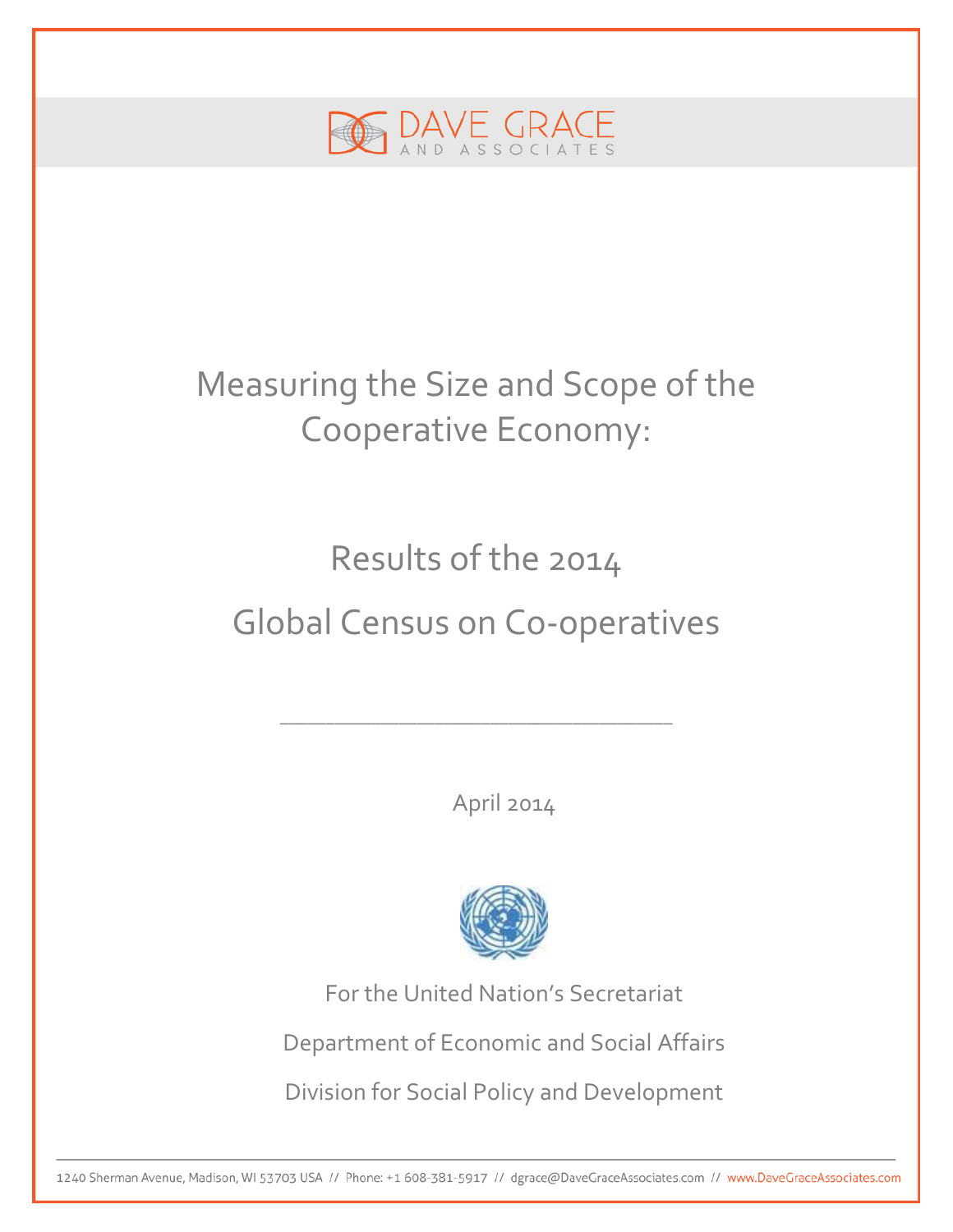## Overview of the Global Census on Cooperatives

It's very difficult to determine how to support or aid cooperative development without reliable data on the size and impact of cooperatives. Despite having completed the United Nation's International Year of Cooperatives (IYC), clear, concise and reputable data on the number of cooperatives globally and per country, their number of members/clients, turnover, employees and assets did not exist. As a result of leadership from the United Nations Department for Economic and Social Affairs, with support from Rabobank, the first ever Global Census on Cooperatives was completed in 2013-14. As its name suggests, the Census is a count of as many cooperatives, is as many countries as possible regardless of their sector or membership in regional/global associations. This is the first time that a broad-based database on cooperatives has been complied and data contained within it should be considered a start, not the definitive count.

## Summary Statistics – 145 countries

#### 2.6 Million Cooperatives have over 1 Billion memberships and clients.

With data from 145 countries in all regionals of the world, this database is the most comprehensive data set on cooperatives. As the first of its kind, there will undoubtedly be improvements to the data over time. While it's tempting to claim (and potentially accurate) that there are over 1 billion people that are members and clients of cooperatives it's more accurate to refer to *memberships* than individuals. For example, in France there are 147 million cooperative clients and memberships in a country with a population of 65 million people. So while it logical to recognize that each person is a member/client of France 2.25 cooperatives on average, the level of detail in the data does not allow for identifying if a person has more than one membership among cooperatives. Nonetheless, cooperative membership/clients relative to the total population in a country does provide an important marker on the outreach of cooperatives in a country.

#### 12.6 Million Employees work in 770,000 Cooperative offices and Outlets

Together cooperatives employ 12,595,501 persons or roughly 0.2% of the world's population. In relative terms this is slightly larger than the entire adult population of Ecuador. It's important to note that the 12.6 million employees do *not* include data from the 982,400 agricultural cooperatives in China as employment data was not available.

#### US\$20 Trillion in Cooperative Assets generate US\$3 trillion in Annual Revenue

Together cooperatives around the world generated US\$2.98 trillion in annual revenue during the most recent year for which data was available. This is done through the leveraging of their combined asset base of US\$19.6 trillion. Combined the global cooperative economy is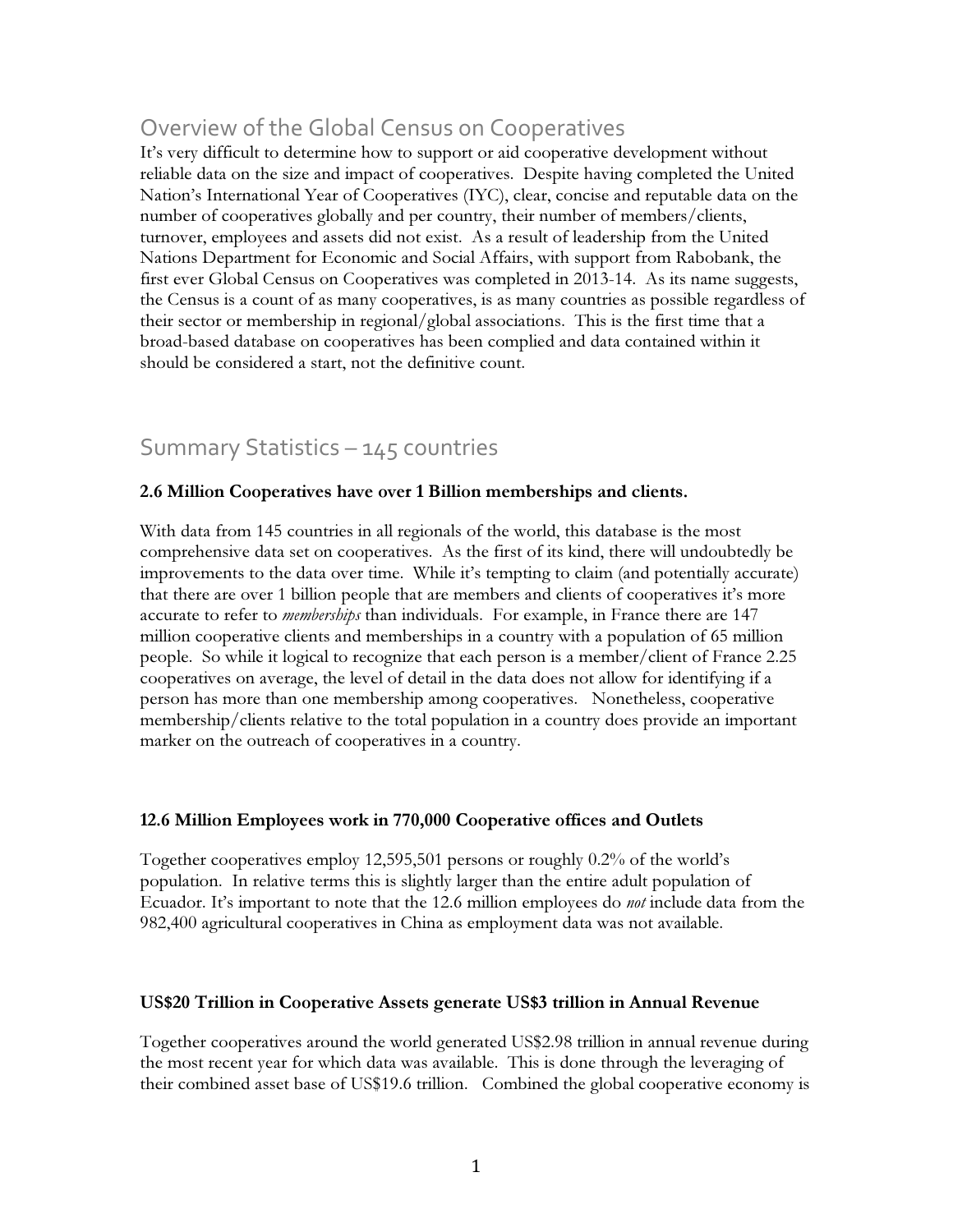larger than France's economy and places right behind Germany's economy as the 5<sup>th</sup> largest economic unit if it were a united country.

However, cooperatives are generally locally owned and operated enterprises. At a national level the cooperative economy comprises over 10% of the Gross Domestic Product in 4 countries in the world (New Zealand (20%), Netherlands (18%), France (18%) and Finland  $(14\%)$ .

## Measuring the Economic and Social Impact of Cooperatives

Although the focus of the Global Census on Cooperatives has primarily been about gathering the data so that future research can be conducted on the impact of cooperatives in a country, region, sector or globally, a limited analysis of the economic and social impact of cooperatives was conducted.

This analysis took the form of utilizing three ratios that compared the cooperative system in a given country relative to the country's total population and GDP. These ratios are the membership penetration of cooperatives relative to the total population (i.e., membership /population), employment by cooperatives relative to total population (i.e.,

employment/population) and annual gross revenue or turnover of all cooperatives in a country relative to the country's GDP. The top ten countries for each of these measures are shown below in Table 1.

| Rank                        | Memberships & Clients/<br>Population | <b>Employment/Population</b> | <b>Annual Gross</b><br>Revenue/GDP |  |
|-----------------------------|--------------------------------------|------------------------------|------------------------------------|--|
| 1                           | France                               | New Zealand                  | New Zealand                        |  |
| $\mathcal{D}_{\mathcal{L}}$ | Finland                              | Switzerland                  | Netherlands                        |  |
| $\overline{3}$              | Switzerland                          | Italy                        | France                             |  |
| $\overline{4}$              | Austria                              | France                       | Finland                            |  |
| 5                           | Dominica                             | Malta                        | Luxembourg                         |  |
| 6                           | Netherlands                          | Finland                      | Germany                            |  |
| 7                           | Ireland                              | Germany                      | Ireland                            |  |
| 8                           | Germany                              | Netherlands                  | Italy                              |  |
| 9                           | Cyprus                               | Spain                        | Denmark                            |  |

#### Table 1: Top Ten Countries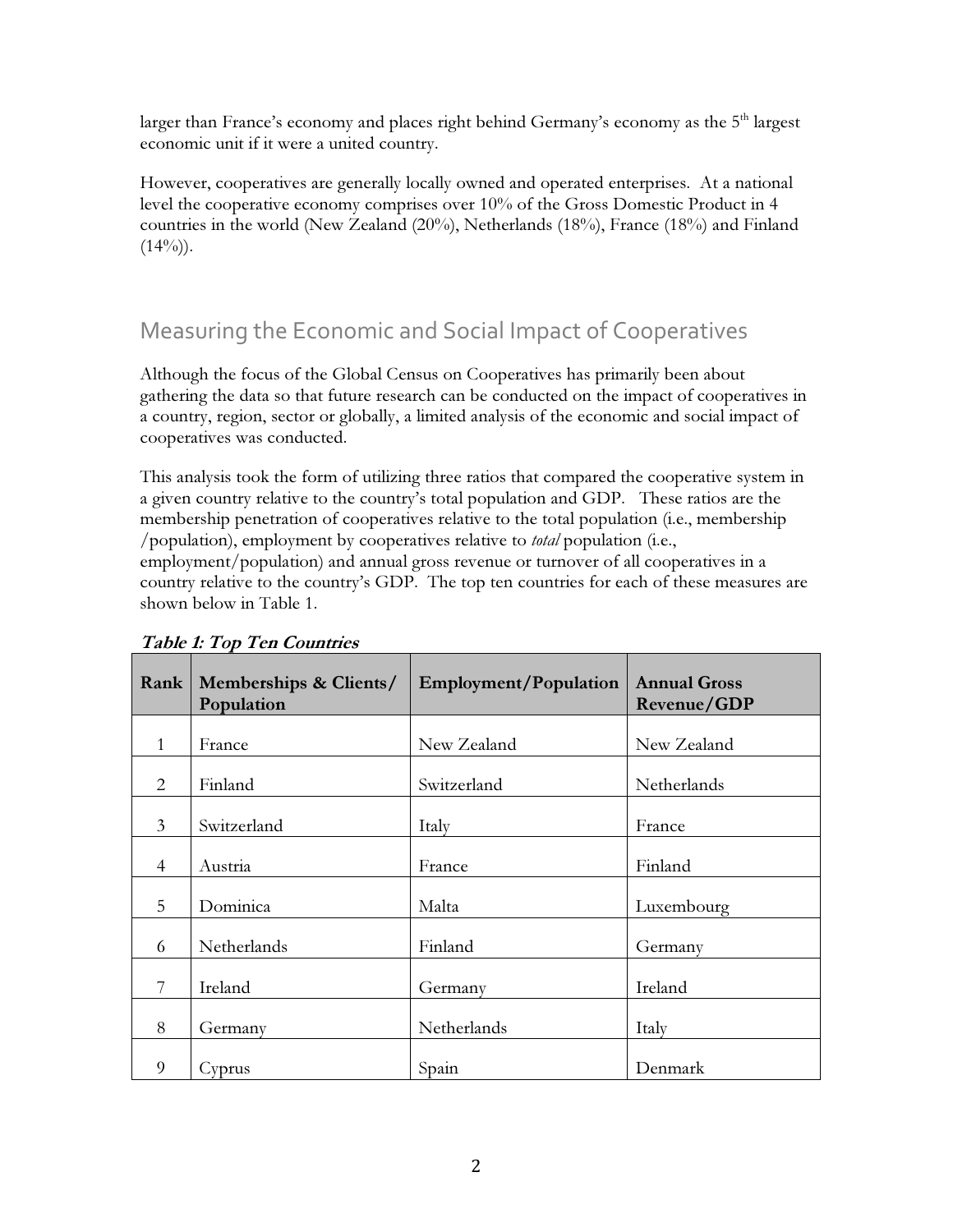| * ∗ | $\sim$ $\sim$<br>Australia | No.<br><i>s</i> orway | Poland |
|-----|----------------------------|-----------------------|--------|

#### Memberships & Clients

The number of memberships/clients in cooperatives relative to the total population provides a measure of cooperative outreach and consumer value. This assumes that cooperatives in a given market are providing value to their members/clients, as has often been shown in studies. While some surveys that include this membership penetration rate rely only on the adult population in a country, because of the presence of educational, social and health cooperatives and the desired to include youth cooperatives we measured memberships/clients relative to the total population not the adult population.

#### With this measure we find that 1 in every 6 people on average in the world has membership or is a client of a cooperative.

#### Employment

A strong argument could be made that in measuring cooperative employment relative to only the adult population in a country should be used. However, for consistency we also use total population in this measure. It should also be noted that these employment figures are considered formal employment and could be significantly under represent the actual employment. Most notably is that an employment figure for the agricultural cooperatives in China was not available as the it was indicated that many farmers contribute their labor to the cooperative and income is derived from the sale of products through the cooperatives. While these agriculture cooperatives have volunteer labor many also have employees but data was not available. That said we did not find evidence of cooperative employment being near 100 million as the ILO had previously estimated.

#### Annual Gross Revenue

While many researchers are beginning to use alternative measures besides GDP to measure progress and output in a society, we believe that there is still great value in looking at GDP relative the cooperatives' revenues. This was the least reported on of the six measuring in the Global Census on Cooperatives. As such, these national, sector and global totals should be considered minimums for cooperatives economic contributions to national revenue.

#### Introduction of the Cooperative Economy Index

While individually these three measures may not be the most robust measures of an industry's economic or social contribution to society, taken together they can be an important signpost for diverse organizations across diverse countries. As with indexes our Cooperative Economy Index benefits from multiple measures that limit the rankings being determined by any single factor.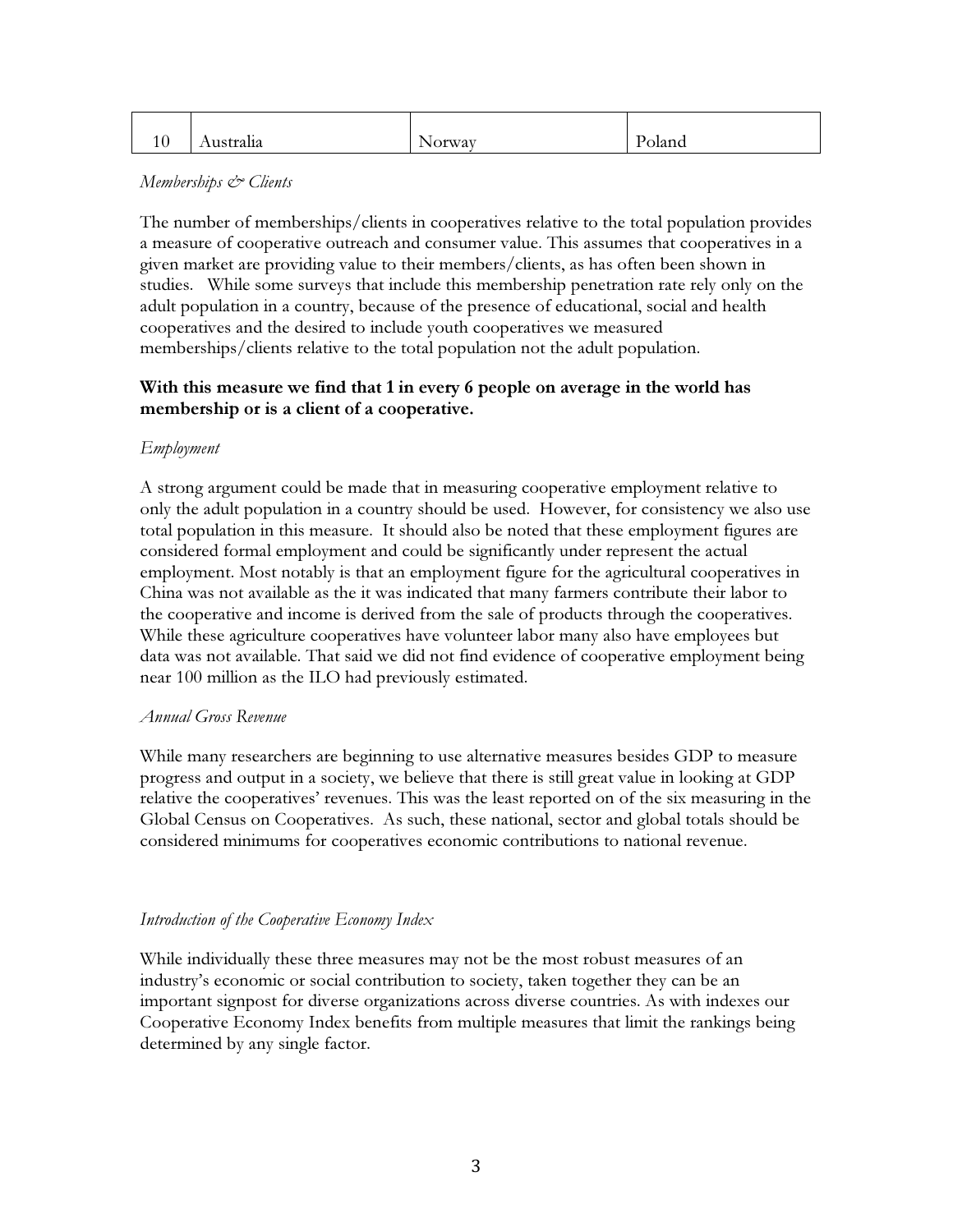The memberships, employment and gross revenue ratios are evenly weighted within the Cooperative Economy Index to provide a single measure to determine the most cooperative economies globally. Summary results for the Cooperative Economy Index are below.

| Rank           | <b>Cooperative Economy Index</b> |
|----------------|----------------------------------|
|                | New Zealand                      |
| $\mathbf{2}$   | France                           |
| 3              | Switzerland                      |
| 4              | Finland                          |
| 5              | Italy                            |
| 6              | Netherlands                      |
| $\overline{7}$ | Germany                          |
| 8              | Austria                          |
| 9              | Denmark                          |
| 10             | Norway                           |

Table 2: Cooperative Economy Index

 In compiling our results on the most cooperative economies in the world we were amazed that two-thirds of the countries listed in the top ten most cooperative economies also make up 8 of the top 12 spots on the Social Progress Index (SPI). The SPI has 54 measures and includes items like basic human needs, opportunity and access to knowledge. It has been developed and promoted by the Social Progress Imperative. While it's beyond the scope of this project to determine if there is any cause and effect between cooperative economies and social progress, there does appear to be a high level of correlation among these two lists.

| Rank         | <b>Social Progress Index</b><br>(SPI) | <b>Cooperative Economy Index</b><br>(SPI Ranking) |  |  |
|--------------|---------------------------------------|---------------------------------------------------|--|--|
| 1            | New Zealand                           | New Zealand (1)                                   |  |  |
| $\mathbf{2}$ | Switzerland                           | France (20)                                       |  |  |
| 3            | Iceland                               | Switzerland (2)                                   |  |  |
| 4            | Netherlands                           | Finland (7)                                       |  |  |
| 5            | Norway                                | Italy $(29)$                                      |  |  |
| 6            | Sweden                                | Netherlands (4)                                   |  |  |
| 7            | Canada                                | Germany (12)                                      |  |  |
| 8            | Finland                               | Austria (11)                                      |  |  |
| 9            | Denmark                               | Denmark (9)                                       |  |  |
| 10           | Australian                            | Norway (5)                                        |  |  |

Table 3: Social Progress Index and Cooperative Economy Index

## Sector Analysis

Within the Global Census on Cooperatives the most common type of cooperative is an agricultural cooperative. This is influenced by large numbers of cooperatives in India and China. In both of these countries the small size of land holdings (0.3 - 0.4 hectors in China,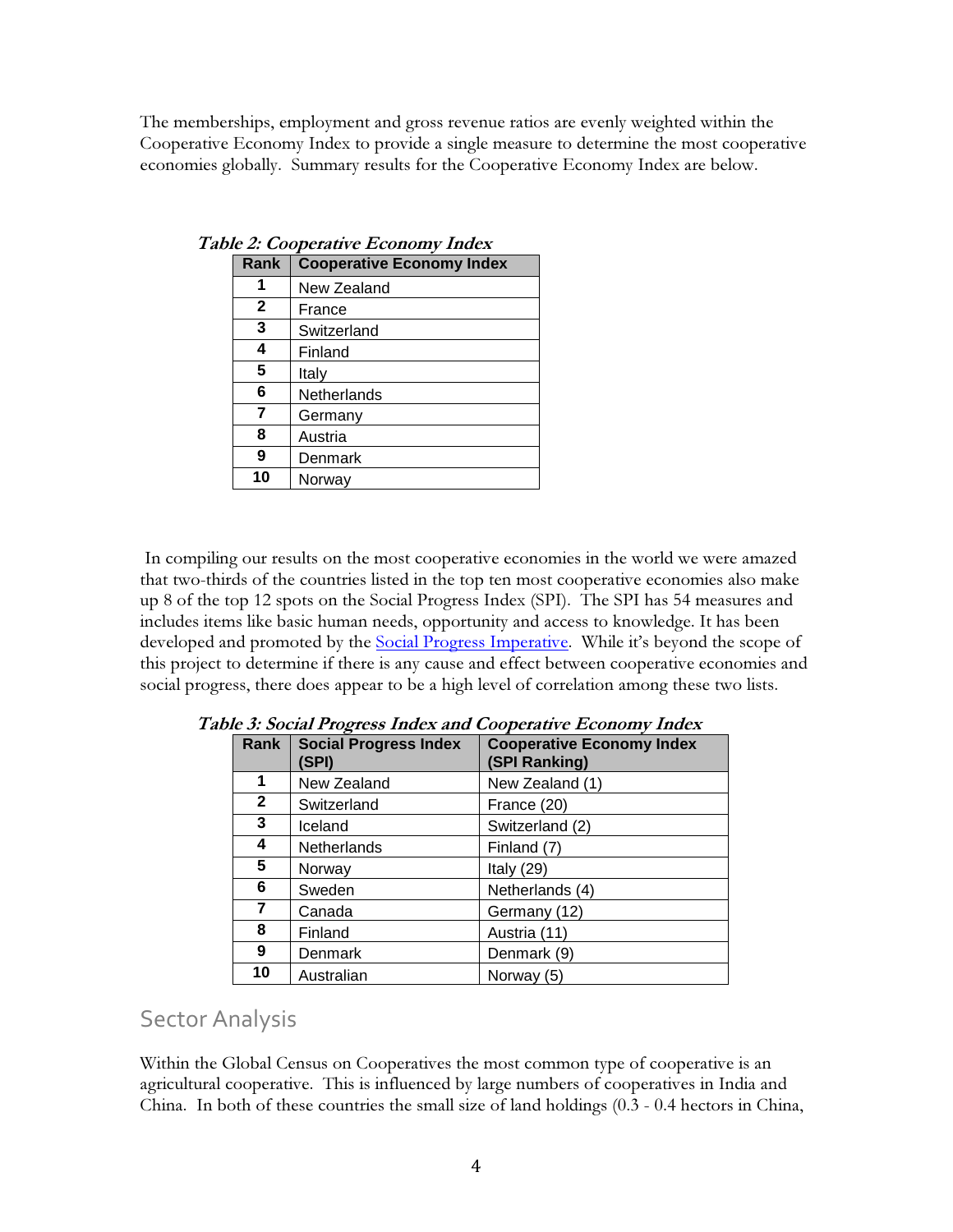1.3 hectors in India) makes it important for farmers to work together to gain economies of scale and scope. As such, both of these markets have large numbers of agricultural cooperatives and control significant market share in certain sectors. For example, Indian cooperatives have  $36\%$  market share of the fertilizer market. Chinese cooperative have  $60\%$ market share in cotton, 68% in agri-processing, 70-80% market share in tea production and >80% market share in fertilizer. In the U.S. there are many agricultural cooperatives but their data is co-mingled with purchasing and marketing cooperatives. In addition, in many countries grocery cooperatives are included in data on agriculture and consumer cooperative

| <b>Sector Totals</b>         | <b>Cooperatives</b> | <b>Members/Clients</b> | <b>Employees</b> | <b>Offices/ Outlets</b> | <b>Assets</b>      | <b>Annual Gross</b><br><b>Revenue</b> |
|------------------------------|---------------------|------------------------|------------------|-------------------------|--------------------|---------------------------------------|
| <b>Banking/Credit Unions</b> | 210,559             | 703,070,123            | 2,452,130        | 296,566                 | 11,262,671,499,563 | 167,413,448,242                       |
| Insurance                    | 3,644               | 248,864                | 961,409          | 1,361                   | 7,500,074,558,634  | 1,219,472,098,520                     |
| Agriculture/Grocery          | 1,224,650           | 122,120,167            | 1,181,682        | 35,386                  | 133,811,867,460    | 337,705,145,870                       |
| <b>Utilities</b>             | 1,714               | 19,858,921             | 94,882           | 1,015                   | 141,544,317,085    | 41,944,022,702                        |
| Grocery/Consumer             | 81,437              | 97,869,940             | 875,181          | 100,396                 | 243,888,763,326    | 154,573,071,133                       |
| Worker                       | 84,799              | 4,369,600              | 1,218,751        | 0                       | 1,393,874,620      | 124,821,200,417                       |
| Housing                      | 15,247              | 16,383,048             | 102,823          | 173                     | 52,405,481,487     | 20,709,518,041                        |
| Health                       | 1,700               | 3,441,221              | 153,180          | 51                      | 485,789,252        | 4,075,077,199                         |
| Education & Social           | 87,998              | 21,876,052             | 497,445          | 13,122                  | 840,678,955        | 12,305,812,264                        |
| Purchasing or<br>Marketing   | 41,865              | 26,256,054             | 3,402,008        | 320,599                 | 239,000,352,255    | 736,631,647,399                       |
| <b>Other or Undefined</b>    | 760,985             | 56,296,177             | 1,671,257        | 3,319                   | 31,310,913,789     | 143,245,072,152                       |
| <b>WORLDWIDE TOTALS</b>      | 2,514,598           | 1,071,790,167          | 12,610,748       | 771,988                 | 19,607,428,096,426 | 2,962,896,113,938                     |

data is co-mingled with grocery cooperatives. Significant effort was taken to ensure double counting did not occur but there likely is some crossover of in the types of cooperatives in the sector summary in table 4 below.

#### Table 4: Sectoral Summary

## Regional Breakdown

 To those that have spent time living or working in Europe it should come as no surprise that Europe leads the regions on several measures related to cooperatives. Potentially important for Europe, and other regions that are seeking to promote economic stability, is that cooperatives in many sectors (i.e., banking) have been shown through academic research and performance in the recent financial crisis to be less volatile than commercial listed organizations. (See Hesse, Heiko and Martin Cihak. Cooperative Banks and Financial Stability. International Monetary Fund. Working Paper WP/07/02. 2007.)

#### Table 5: Regional & Global Summary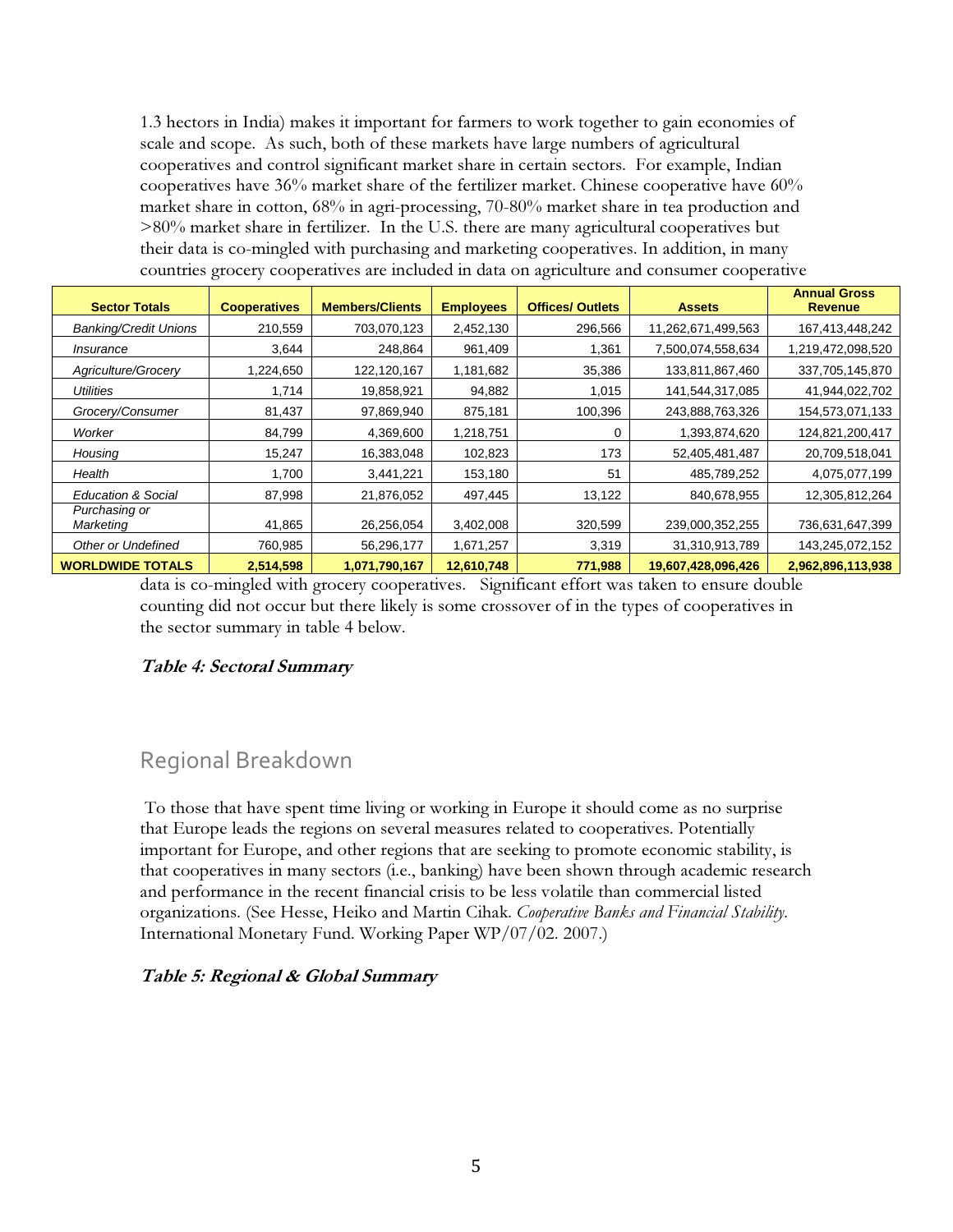## About the Data & its Limitations

As a first of its kind exercise the Global Census on Cooperatives is a compilation of the *best* available data on cooperatives. Because data is not listed for cooperatives in a country or sector does not necessarily mean that no cooperatives exist. It could be that the data available on them was older than 2008 and/or no data was available on them. Likewise, because data is available does not necessarily mean that all of cooperatives are active. For example, based on data obtained from the National Cooperative Union of India we report 100,000 housing cooperatives in India in the Census. However, due the difficulties in obtaining land and permits not all of these cooperative groups have housing units. Where reliable estimates on the number of "active" cooperatives were available we utilized these figures. Where such estimates were not available we used the published data.

The most commonly available figure in the data set was the number of cooperatives in a sector/country. This was closely followed by the number of members/clients. Below is a breakdown of the number of observations available in the database by each of six measures. These figures and the sector information are heavily influenced by the prominence of banking and credit union data and what are common measures used in this sector.

|                        | <b>Cooperatives</b> | <b>Members</b><br>/Clients | <b>Employees</b>   Offices/ | <b>Outlets</b> | <b>Assets</b> | <b>Annual Gross</b><br>Revenue |  |
|------------------------|---------------------|----------------------------|-----------------------------|----------------|---------------|--------------------------------|--|
| $#$ of<br>Observations | 145                 | 134                        | 104                         | 95             | 137           | 83                             |  |

Table 6: Reporting in the Census by Measure

## Areas for Further Research

The UN's 2012 International Year of Cooperatives served as an important impetus for cooperatives in many countries to measure and assess their size and impact. These activities and the subsequent publication of data on the internet made this work by UN DESA possible to complete. However, there is also limited consistency of the type of data that is measured and gathered. The six indicators used in the Global Census on Cooperatives are relatively common across business types, provide a reasonable level of size, impact and

| <b>Region</b>    | <b>Coops</b> | <b>Membership</b><br>& Clients | $%$ Pop.<br><b>Coop</b><br><b>Member</b> | <b>Employee</b> | % of Pop.<br><b>Employed</b><br>in Coops | <b>Offices</b><br>οf<br><b>Coops</b> | Total Assets in<br><b>US Dollars</b> | <b>Annual Gross</b><br>Revenue in<br><b>US Dollars</b> | <b>Gross</b><br>Rev % of<br><b>GDP</b> |
|------------------|--------------|--------------------------------|------------------------------------------|-----------------|------------------------------------------|--------------------------------------|--------------------------------------|--------------------------------------------------------|----------------------------------------|
| Africa-Sub       |              |                                |                                          |                 |                                          |                                      |                                      |                                                        |                                        |
| <b>Sahara</b>    | 85.260       | 18.509.605                     | 2.73%                                    | 10.914          | 0.00%                                    | 5,844                                | 10,847,166,275                       | 851.640.000                                            | 0.08%                                  |
| Asia             | 1,933,299    | 484.105.695                    | 12.68%                                   | 4,306,521       | 0.11%                                    | 481.871                              | 3,847,329,029,490                    | 653,629,184,870                                        | 3.25%                                  |
| <b>Caribbean</b> | 1.049        | 3.583.511                      | 12.94%                                   | 54.569          | 0.20%                                    | 462                                  | 5,934,856,987                        | 182.714.007                                            | 0.13%                                  |
| <b>Europe</b>    | 356,380      | 368,006,463                    | 45.55%                                   | 5,248,852       | 0.65%                                    | 224,593                              | 11,688,164,988,277                   | 1,482,481,568,728                                      | 7.08%                                  |
| Latin            |              |                                |                                          |                 |                                          |                                      |                                      |                                                        |                                        |
| <b>America</b>   | 42.765       | 44.179.104                     | 7.81%                                    | 816.122         | 0.14%                                    | 14,913                               | 83.886.544.610                       | 18,360,221,538                                         | 0.33%                                  |
| <b>MENA</b>      | 162,779      | 4,537,084                      | 1.57%                                    | 37,714          | 0.01%                                    | 1,095                                | 31,681,636,000                       | 3,619,358,000                                          | 0.27%                                  |
| <b>North</b>     |              |                                |                                          |                 |                                          |                                      |                                      |                                                        |                                        |
| <b>America</b>   | 31.078       | 134,725,891                    | 38.63%                                   | 1,675,778       | 0.48%                                    | 41,750                               | 3,825,837,112,751                    | 744,228,134,380                                        | 4.12%                                  |
| <b>Oceania</b>   | 1.988        | 14.142.814                     | 37.80%                                   | 460.278         | 1.23%                                    | 1.460                                | 113,746,762,037                      | 59,543,292,416                                         | 3.46%                                  |
|                  |              |                                |                                          |                 |                                          |                                      |                                      |                                                        |                                        |
| <b>WORLD</b>     | 2,614,598    | 1,071,790,167                  | 16.31%                                   | 12,610,748      | 0.19%                                    | 771,988                              | 19,607,428,096,426                   | 2,962,896,113,938                                      | 4.30%                                  |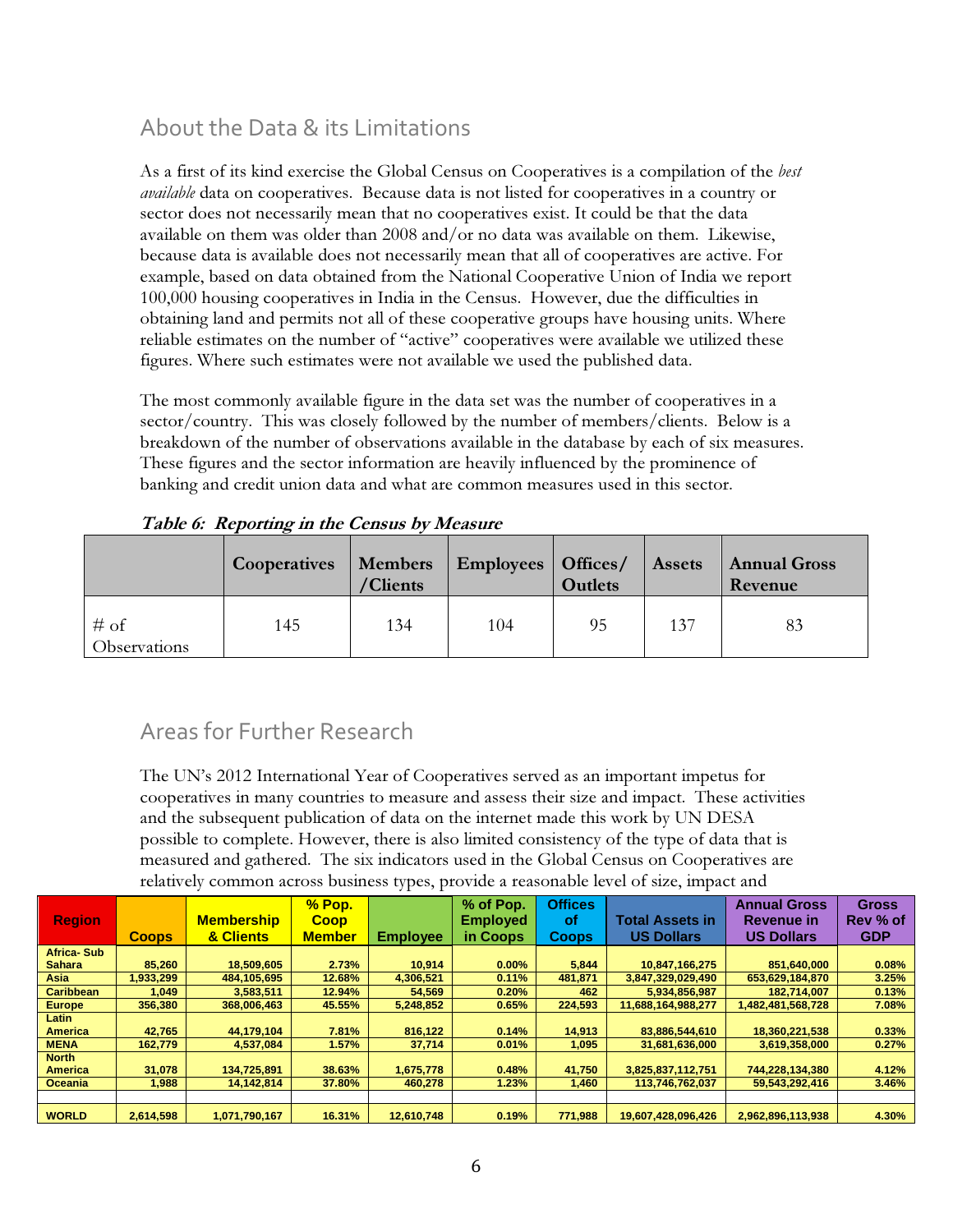scope of an enterprise and are items commonly available in the course of business.

As has been the case with initiatives around global remittances flows and access to financial services, the hope is that this data will be a first step to help future researchers in their work on cooperatives and play a catalyst role in understanding key drivers to cooperative development. Until the scope and potential of cooperatives can be better understood research on smart policies to promote cooperatives will be hamstrung.

## Methodology and Scope of the Census

The first source of data for the Global Census on Cooperatives was national level surveys that were sent to national associations and/or governmental agencies responsible for cooperatives. Prior to the survey instrument being deployed it was field tested in the Caribbean and Africa with government and private sector organizations. Augmenting these national-level survey responses were responses from regional or sector-based organizations (i.e., insurance, banking, credit unions, consumer, service, fisheries) and international cooperative associations. The surveys were conducted in English, French and Spanish. To continue to fill in the gaps, reports by governments and/or associations of cooperatives were utilized as part of the desk research.

Consultations with government agencies responsible for cooperative development, national committees from the International Year of Cooperatives, the International Cooperative Alliance (ICA), International Co-operative and Mutual Insurance Federation (ICMIF), World Council of Credit Unions, European Association of Cooperative Banks and others was instrumental in gathering the most complete data possible.

The Census includes data on all cooperatives and mutuals which are owned by their members/customers and adhere to the spirit of the cooperative principles. Although the focus is global in nature, special attention was given to countries with large populations and known cooperative movements which have been largely omitted from past data exercises. Only verifiable estimated data from government ministries and/or cooperative associations from 2008 or more recently was accepted.

Although surveys and desk research were the primary methods for gathering information, the size and scope of the Chinese and Indian cooperative systems are so large and complex that a decision was made by UN DESA to conducted additional field research on cooperatives in these two countries as part of the Global Census.

### Timeframe

The Global Census on Cooperatives as conducted between August 2013 – March 2014. The project was sponsored by the Division for Social Policy and Development of the Department of Economic and Social Affairs at the United Nations.